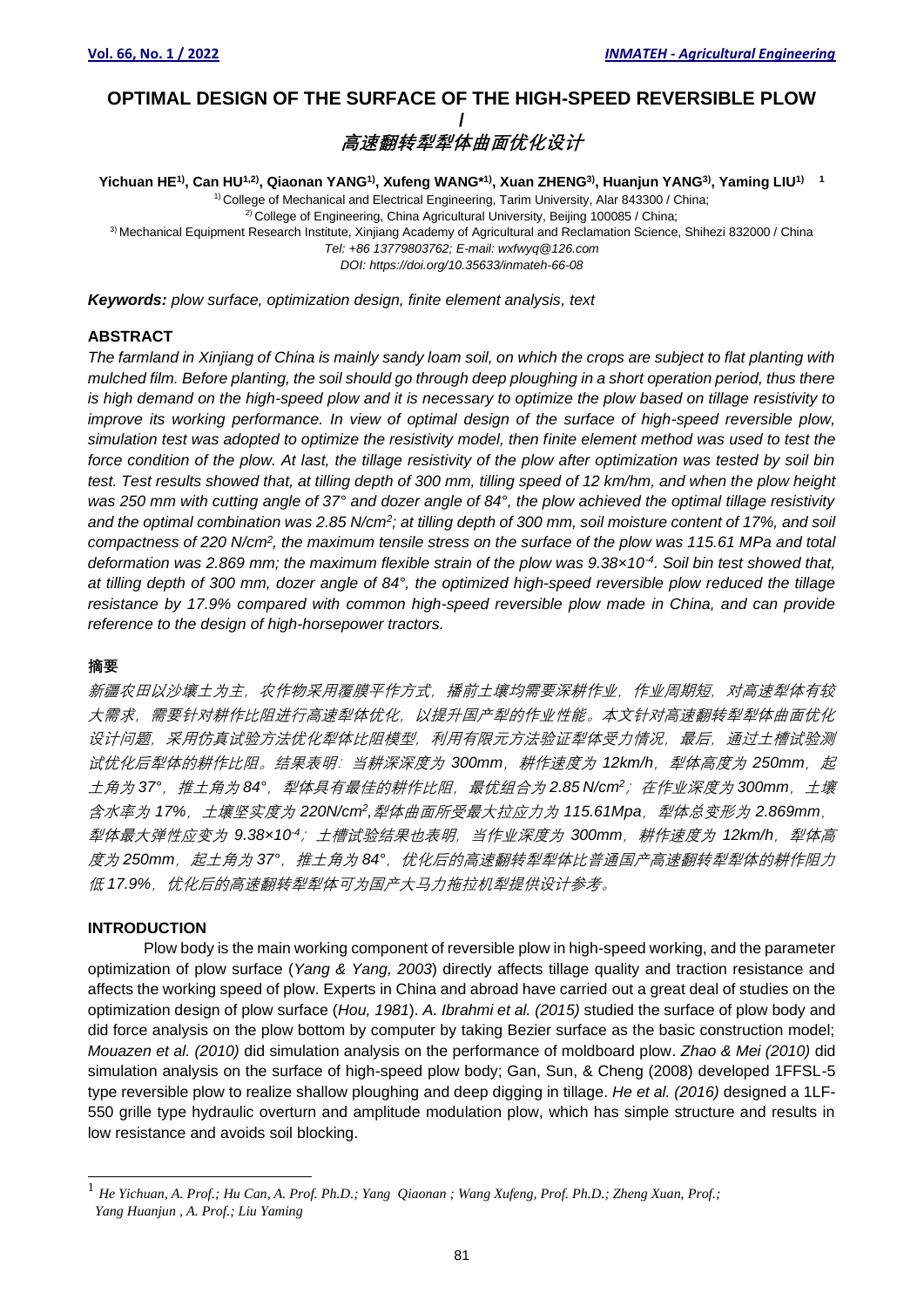The surface of the plow is a complicated multi-space geometric surface (*Lin et al., 2016*), thus it is difficult to study the characteristics of the surface based on digital soil bin laboratory and field tests. The farmland in Xinjiang of China is mainly sandy loam soil, and plants such as cotton are subject to flat planting with mulched film. Before planting, the soil should go through deep ploughing in a short operation period, thus high-powered high-speed plow should be chosen in tillage. At present, plow body made by developed countries such as Reken (*Hu et al., 2020*) and Gregoire Besson were mainly adopted in Xinjiang for high horsepower tractors, and the agricultural machinery market in China lacks such advanced plows. Besides, the plows developed in other countries are not specially designed according to the soil conditions in Xinjiang, so totally optimized plow body has not been adopted in high-speed operation and thus it is not suitable for the plow operation in Xinjiang. It is of great significance to design a kind of high-speed plow suitable for farmland in Xinjiang and optimize the structural parameters and improve the working performance of the plow body of high horsepower tractors.

By taking the plow body of high-speed reversible plow as the object of study, resistivity parameters of the plow were adopted for orthogonal test, then the significance of force factors of the plow were analyzed by MATLAB and the optimal parameter values of different factors were obtained to analyze the force condition of the plow under specific soil humidity, compactness and adhesive force. Then the plow surface model was drawn by Solidworks, and simulation analysis was done on the plow surface by ANSYS, and the stress distribution diagram of the plow surface was established to analyze the shape variation of the surface and the influence of different factors on traction resistance, at last, the plow was designed to reduce the specific resistance of the plow body tillage and increase the plow body tillage speed.

#### **MATERIALS AND METHODS**

### *Optimization model of the plow surface*

The main factors affecting the tillage resistivity of the plow include dozer angle, cutting angle, soil covering angle and plow height. It has been proved that the tillage resistivity of the plow is closely associated with parameters such as plow height, soil covering angle, cutting angle and dozer angle, and the equation of tillage resistivity is:

$$
F_T = C_0 + C_1 x_1 + C_2 x_2^2 + C_3 x_1 x_2 + C_4 x_2 x_3 + C_5 x_2 + C_6 x_3 \tag{1}
$$

where  $F_T$  is tillage resistivity;  $x_1$  is cutting angle;  $x_2$  is dozer angle;  $x_3$  is plow height; and  $C_0$ ,  $C_1$ ,  $C_2$ ,  $C_3$ ,  $C_4$ ,  $C_5$ ,  $C_6$  are constants.

By taking the tillage resistivity on the plow during stable tillage operation as test index, and plow height A, soil covering angle B, cutting angle C, dozer angle D were taken as test factors, the software Solidworks was used for modeling and the model was imported into ANSYS for four-factor three-level orthogonal test (Zhang et al., 2019; Li & Hu, 2005). Without considering the interaction, the ANSYS simulation experiment analysis was carried out. In the simulation test, the tillage speed was 12 km/h and the tillage depth was 300 mm. According to theoretical analysis, the variation ranges of the four factors were: plow height in 200-240 mm, soil covering angle in 55°-750°, cutting angle in 30°-36°, dozer angle in 74°-90°; the test was repeated three times to calculate test errors. The factors and levels of the orthogonal test are shown in Table 1, and test result analysis is shown in Table 2.

**Table 1**

| Factors and levels of the orthogonal test |                            |                     |                             |                   |  |  |  |  |  |
|-------------------------------------------|----------------------------|---------------------|-----------------------------|-------------------|--|--|--|--|--|
| Level                                     | <b>Plow height</b><br>[mm] | Soil covering angle | <b>Cutting angle</b><br>гот | Dozer angle<br>г۰ |  |  |  |  |  |
|                                           | 240                        | 75                  | 36                          | 90                |  |  |  |  |  |
|                                           | 220                        | 65                  | 33                          | 82                |  |  |  |  |  |
| 3                                         | 200                        | 55                  | 30                          | 74                |  |  |  |  |  |

**Table 2**

|  | Test result analysis |
|--|----------------------|
|  |                      |

| Test No. | <b>n</b> | в | С | <b>Tillage resistivity</b><br>$(N \cdot cm^{-2})$ |
|----------|----------|---|---|---------------------------------------------------|
|          |          |   |   | 0.90                                              |
|          |          |   |   | 0.84                                              |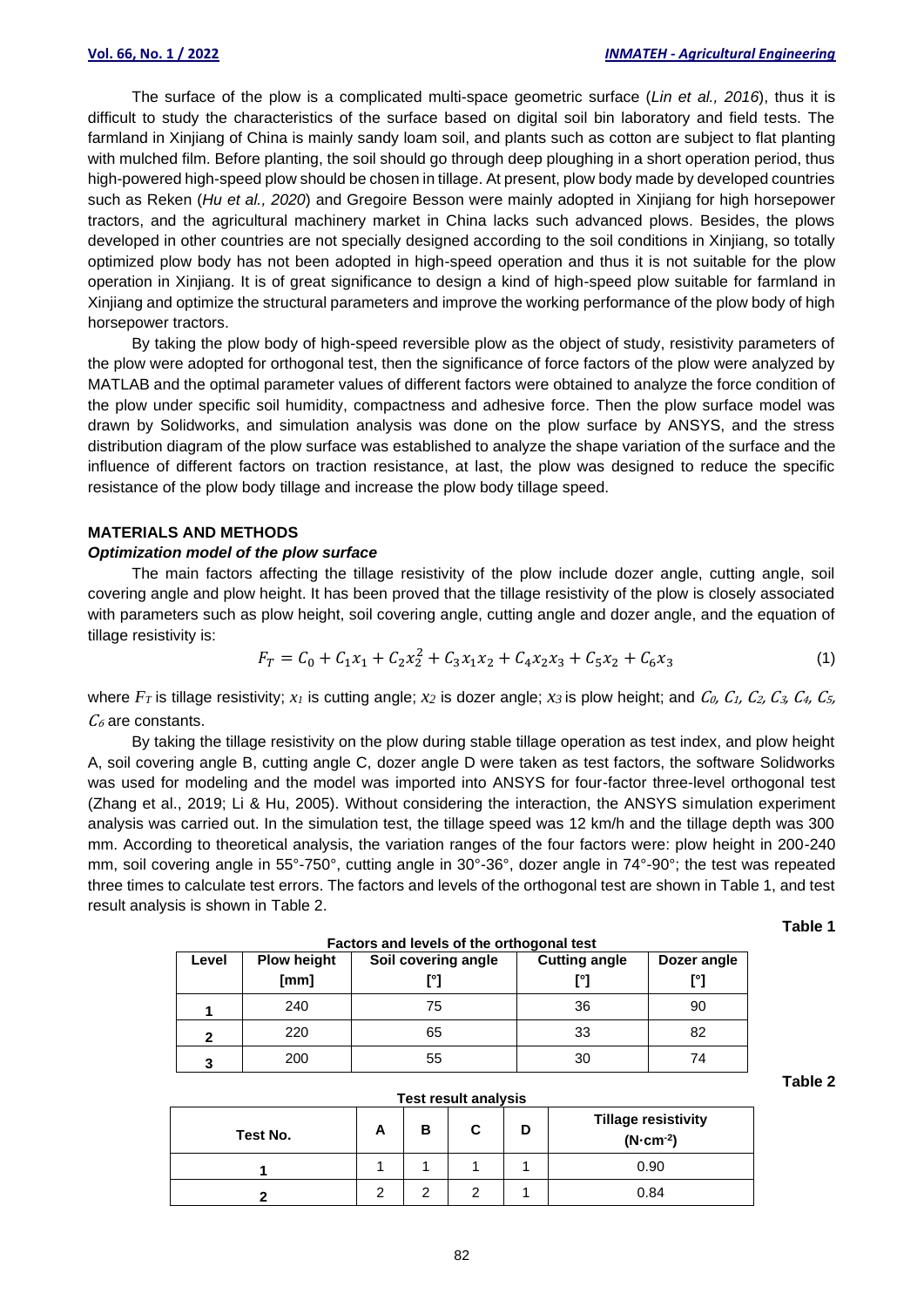### **Table 2**

**Table 3**

(continuation)

| Test No.                   | A              | в              | C              | D              | <b>Tillage resistivity</b><br>$(N$ -cm <sup>-2</sup> ) |
|----------------------------|----------------|----------------|----------------|----------------|--------------------------------------------------------|
| 3                          | 3              | 3              | 3              | 1              | 0.82                                                   |
| 4                          | 3              | 2              | $\mathbf{1}$   | $\overline{2}$ | 0.73                                                   |
| 5                          | 1              | 3              | $\overline{2}$ | $\overline{2}$ | 0.92                                                   |
| 6                          | 2              | 1              | 3              | $\overline{2}$ | 0.89                                                   |
| $\overline{\mathbf{r}}$    | 2              | 3              | $\mathbf{1}$   | 3              | 0.85                                                   |
| 8                          | 3              | 1              | $\overline{2}$ | 3              | 0.76                                                   |
| 9                          | 1              | $\overline{2}$ | 3              | 3              | 0.94                                                   |
| $K_1$                      | 2.79           | 2.57           | 2.51           | 2.56           |                                                        |
| K <sub>2</sub>             | 2.59           | 2.54           | 2.54           | 2.84           |                                                        |
| $K_3$                      | 2.32           | 2.61           | 2.65           | 2.88           |                                                        |
| $k_1$                      | 0.93           | 0.86           | 0.84           | 0.85           |                                                        |
| k <sub>2</sub>             | 0.86           | 0.85           | 0.86           | 0.95           |                                                        |
| $k_3$                      | 0.77           | 0.88           | 0.90           | 0.96           |                                                        |
| <b>Range Rj</b>            | 0.16           | 0.03           | 0.04           | 0.11           |                                                        |
| Influence order of factors |                |                |                |                | A>D>C>B                                                |
| <b>Optimal level</b>       | $A_3$          | B <sub>2</sub> | C <sub>1</sub> | $D_1$          |                                                        |
| <b>Optimal combination</b> | $A_3D_1C_1B_2$ |                |                |                |                                                        |

It can be seen from the range analysis in Table 2 that, the influence order of factors is A, D, C, B, and the optimal combination is  $A_3B_2C_1D_1$ . Since the soil covering angle had the slightest influence on tillage resistivity, in order to simplify analysis, soil covering angle can be ignored, in this way, the relationship between plow height A, cutting angle C and dozer angle D with tillage resistivity should only be considered. Therefore, the following regression equation can be established:

$$
y = 1.43704 + 0.08332x_1 + 0.00007x_2^2 - 0.00113x_1x_2 + 0.00049x_2x_3 + 0.01391x_2 + 0.00344x_3 \tag{2}
$$

where,  $x_1$  is cutting angle,  $x_2$  is dozer angle and  $x_3$  is plow height.

The software origin was used to establish the regression equation, and results showed that the significance level was 95%, showing great significance. The regression equation of tillage resistivity is shown in Table 3.

| Tillage resistance            | b6      | b5      | b4      | b3         | b2      | b1      | b0     |  |  |
|-------------------------------|---------|---------|---------|------------|---------|---------|--------|--|--|
| <b>Regression coefficient</b> | 0.00344 | 0.01391 | 0.00049 | $-0.00113$ | 0.00007 | 0.08332 | .43704 |  |  |

**Results of coefficients of regression equation**

## *Establishment of the target function*

Taking the tillage resistivity of the high-speed reversible plow as the object of study, and the design variables being: plow height, cutting angle and dozer angle, then the regression equation was established after simulation analysis and the objective function was obtained.

The design variable  $X=[x_1,x_2,x_3]^T=[$ cutting angle, dozer angle, plow height]<sup>T</sup>

Minf(x)=y=1.43704+0.08332x1+0.00007x<sup>2</sup> 2 -0.00113x1x2+0.00049x2x3+0.01391x2+0.00344x<sup>3</sup>

## *Constraint conditions*

Plow height:  $g6(x)=200-x_3≤0$ ;  $g5(x)=x_3-240≤0$ .

Dozer angle:  $g4(x)=74^{\circ} - x_2 \le 0$ ;  $g3(x)=x_2-90^{\circ} \le 0$ .

Cutting angle:  $g1(x)=x_1-36° ≤0$ ;  $g2(x)=30°-x_1 ≤0$ .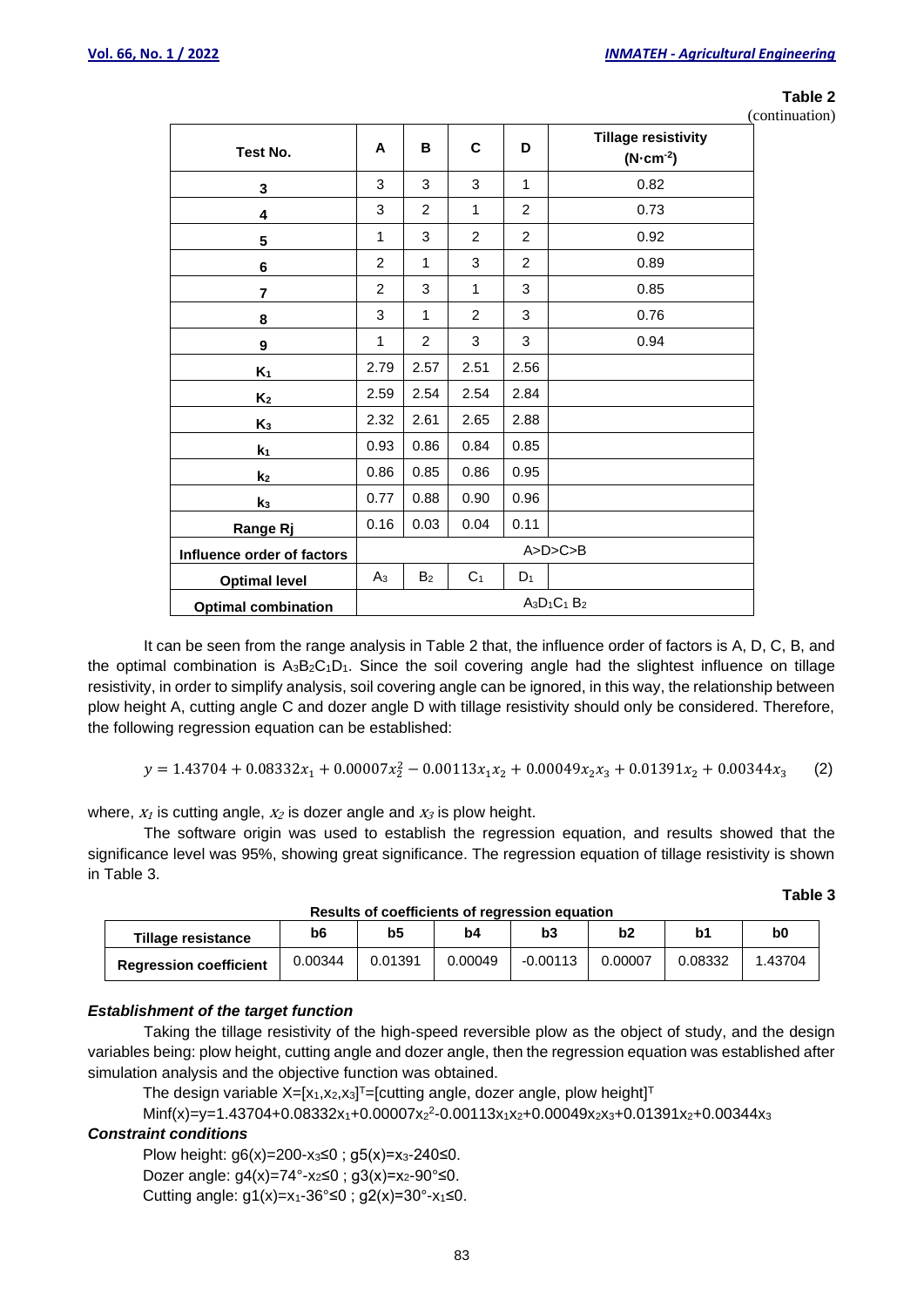### *Mathematical model of the tillage resistivity of the plow*

Minf(x)=y=1.43704+0.08332x1+0.00007x<sup>2</sup> 2 -0.00113x1x2+0.00049x2x3+0.01391x2+0.00344x<sup>3</sup>  $\mathsf{X}=[\mathsf{x}_1,\mathsf{x}_2,\mathsf{x}_3]^\intercal$ 

s.t.gm(x)=0(m=1,2,3……6)

## *Advantages of the tillage resistivity of the plow*

The edited codes are imported into the code editor of MATLAB and:

Function  $f=fun(x)$ 

F(x)=y=1.43704+0.08332x1+0.00007x<sup>2</sup> 2 -0.00113x1x2+0.00049x2x3+0.01391x2+0.00344x<sup>3</sup>

The edited codes are saved into the fun.m text, and the MATLAB software was used to solve the optimal combination of tillage resistivity, and:

```
1b=[30;75;25];
ub=[37;84;20];
x0=[33;83;27]
[x,fn]=fmincon(@fun,x,[],[],[],[],1b,ub}
fprintf(1,`f=%3.4f\n`,fn)
fprintf(1, x3=%3.4f\nx(3))
fprintf(1, x2=%3.4f(n, x(2))fprintf(1, x1=%3.4f\nx(1))
```
And the optimal solution is:  $X_3=20.0000$ ;  $X_2=84.0000$ ;  $X_1=37.0000$ ; f=2.85KPa.

Results showed that, when limit depth was 300 mm, tillage speed was 12 km/h, plow height was 250 mm, cutting angle was 37°, dozer angle was 84°, the plow had optimal tillage resistivity, which was 2.85N·cm-2. It can be obtained after comparing with the analysis table that, the optimized tillage resistivity was reduced by 22.7% at most, and 8.96% at least.

## **Design of the plow surface**

## *Lead curve graphing*

In order to reduce the resistivity of the high-speed reversible plow, taking the high-speed reversible plow, made in China, as an example, and by referring to the plow surface design method in the Agricultural Machinery Design Manual (*Chinese Academy of Agricultural Mechanization Sciences, 2007*) and the conclusion drawn in section 2 of this paper, the maximum designed tilling depth was 300 mm, the maximum cutting angle was 37°, the maximum dozer angle was 84°, the maximum plow height was 250 mm, and the maximum tillage speed was 12 km/h. Lead curve is the guide line to determine the location of the horizontal straight line, and lead curve in the shape of parabola is mainly used in the design of plow surface. In this paper, according to tilling depth, the straight-line segment length S was determined to be 45 mm, and the parabola part of the lead curve was drawn based on the envelop method (*He, He, & Yang, 2019; Zhou et al., 2019*), as shown in Fig.1.



**Fig. 1 - Lead curve**

$$
L = C_7 b(\cos \Delta \varepsilon - \sin \varepsilon) \tag{3}
$$

$$
h = l\left(\frac{\cos \varepsilon + \sin \Delta \varepsilon}{\cos \Delta \varepsilon - \sin \varepsilon}\right) \tag{4}
$$

$$
\omega = \frac{\pi}{2} + \varepsilon - \Delta \varepsilon \tag{5}
$$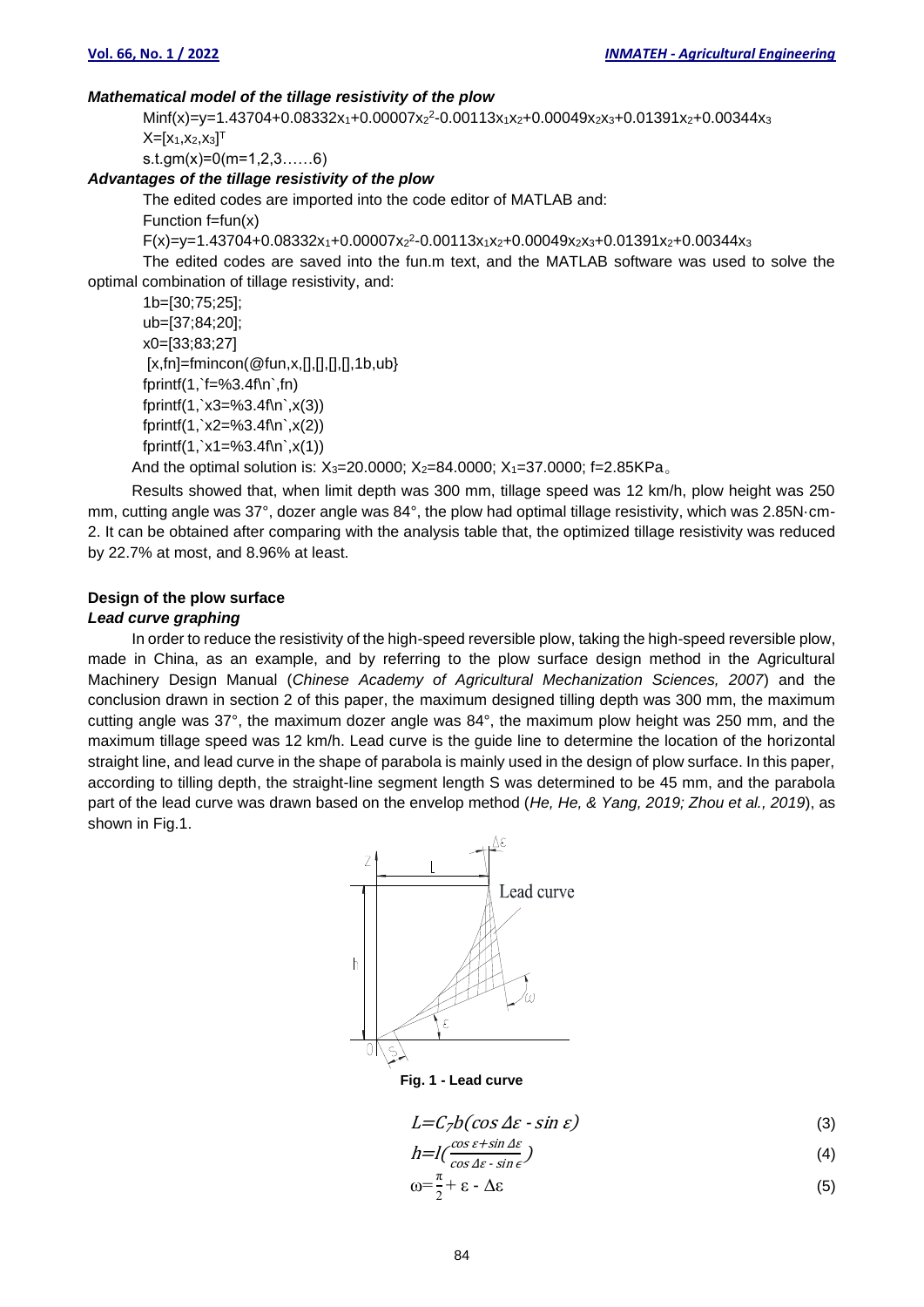where:  $L$  is the openness degree;

*C<sup>7</sup>* is a constant;

*b* is width;

Δε is the buckling angle of the lead curve;

ε is the installation angle of the plow blade;

*h* is the height of the lead curve;

ω is the angularity of tangent line of the end point. In order to improve the ground-breaking efficiency of the plow, reduce the tillage resistivity, improve the tillage speed and reduce tillage wastage,

ε was determined to be 37°.

*C<sup>7</sup>* is a constant, generally in the range of 1.0-1.7. If smaller value is taken, the soil crushing effect would be enhanced, however, the soil turning effect is reduced with higher resistance.

In order to ensure the tillage quality,  $C<sub>7</sub>=1.2$ .

## *Establishment of a 3D model*

The software SOLIDWORKS was used to establish a 3D model of the plow surface. First, a reference datum was chosen to draw the sketch for plough blade line and the lead curve, then the "boundary-surface" command was used to generate a smooth surface, and finally a 3D model of the plow surface is finished, as shown in Fig. 2.



**Fig. 2 - 3D model of the plow**

## *Finite element modeling*

The 3D model of the plow surface drawn in SOLIDWORKS was converted into x-t format, and imported into the ANSYS workbench platform for finite element static analysis. In ANSYS software, the material property of the plow body was determined to be carbon steel and the material property was rigid body, as shown in Fig 2. In analysis, the range of tillage speed was set to be 10-12 km/h, and limit depth was 300 mm, and on this basis, the force analysis was carried out on the plow surface. Then mesh generation was carried out to generate 6129 quadrilateral meshes with 13365 mesh points, as shown in Fig. 3; then a load of 2572 N was applied to the surface of the plow body, as shown in Fig. 4.





**Fig. 3 - Mesh generation diagram Fig. 4 - Load application to the plow body**

## *Static characteristics analysis of the plow body*

The plow body model was solved by the Block Lanczos method in ANSYS software by modal analysis. The Block Lanczos method has high calculation accuracy and requires short convergence time. According to (*Sun, Liu, & Yang, 2020; Zhao et al., 2019*), the low-order modal may have a relatively large impact on the vibration of the system, and only the first few natural frequencies and modal shape cloud nephograms are required.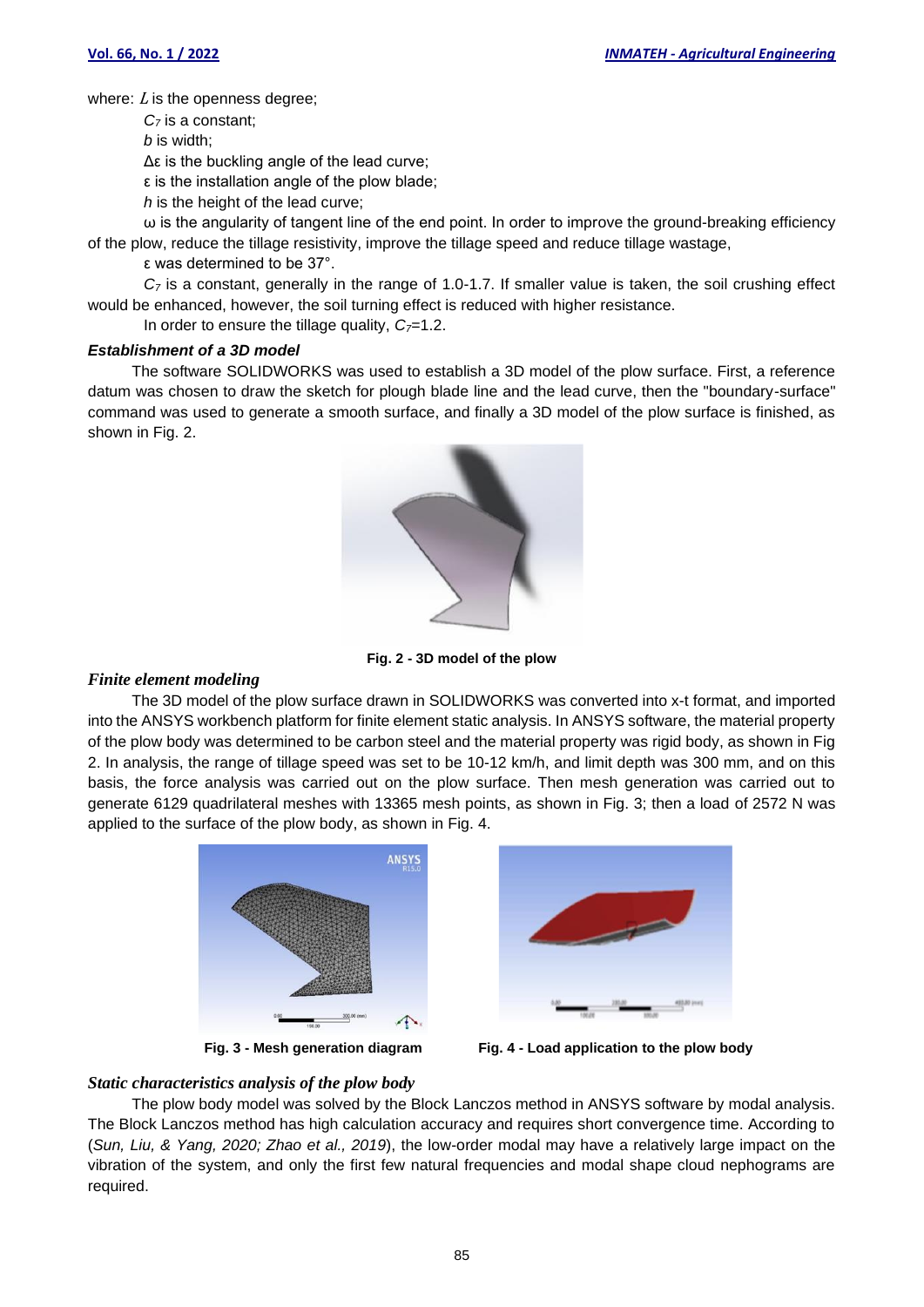The modal diagrams of each order of the plow body were solved by ANSYS software, the natural frequencies of the first 6-order plow body are shown in Table 4.

**Table 4**

| Natural frequencies of first 1-6 orders of the plow body |                               |  |  |  |  |
|----------------------------------------------------------|-------------------------------|--|--|--|--|
| <b>Orders</b>                                            | <b>Natural frequency (Hz)</b> |  |  |  |  |
|                                                          | 71.54                         |  |  |  |  |
| 2                                                        | 111.66                        |  |  |  |  |
| 3                                                        | 167.80                        |  |  |  |  |
|                                                          | 237.52                        |  |  |  |  |
| 5                                                        | 341.59                        |  |  |  |  |
| 6                                                        | 374.06                        |  |  |  |  |

#### **Natural frequencies of first 1-6 orders of the plow body**

The plow modal shape nephogram of the first six orders is shown in Fig. 5.



(a) First order modal shape nephogram (b) Second order modal shape



(d) Fourth order modal shape nephogram (e) Fifth order modal shape



nephogram





(c) Third order modal shape nephogram



(f) Sixth order modal shape nephogram

**Fig. 5 - Plow shape nephogram of the first six orders of modals**

nephogram

The stress and strain analysis of the plow body was carried out by the ANSYS software. When the tillage speed was 12 km/h, the limit depth was 300 mm, the soil moisture content was 17%, and the soil compactness was 220 KPa, stress distribution of the plow body surface is shown in Fig. 6.









(c) Equivalent stress nephogram of the plow body

**Fig. 6 - Stress distribution of the plow surface**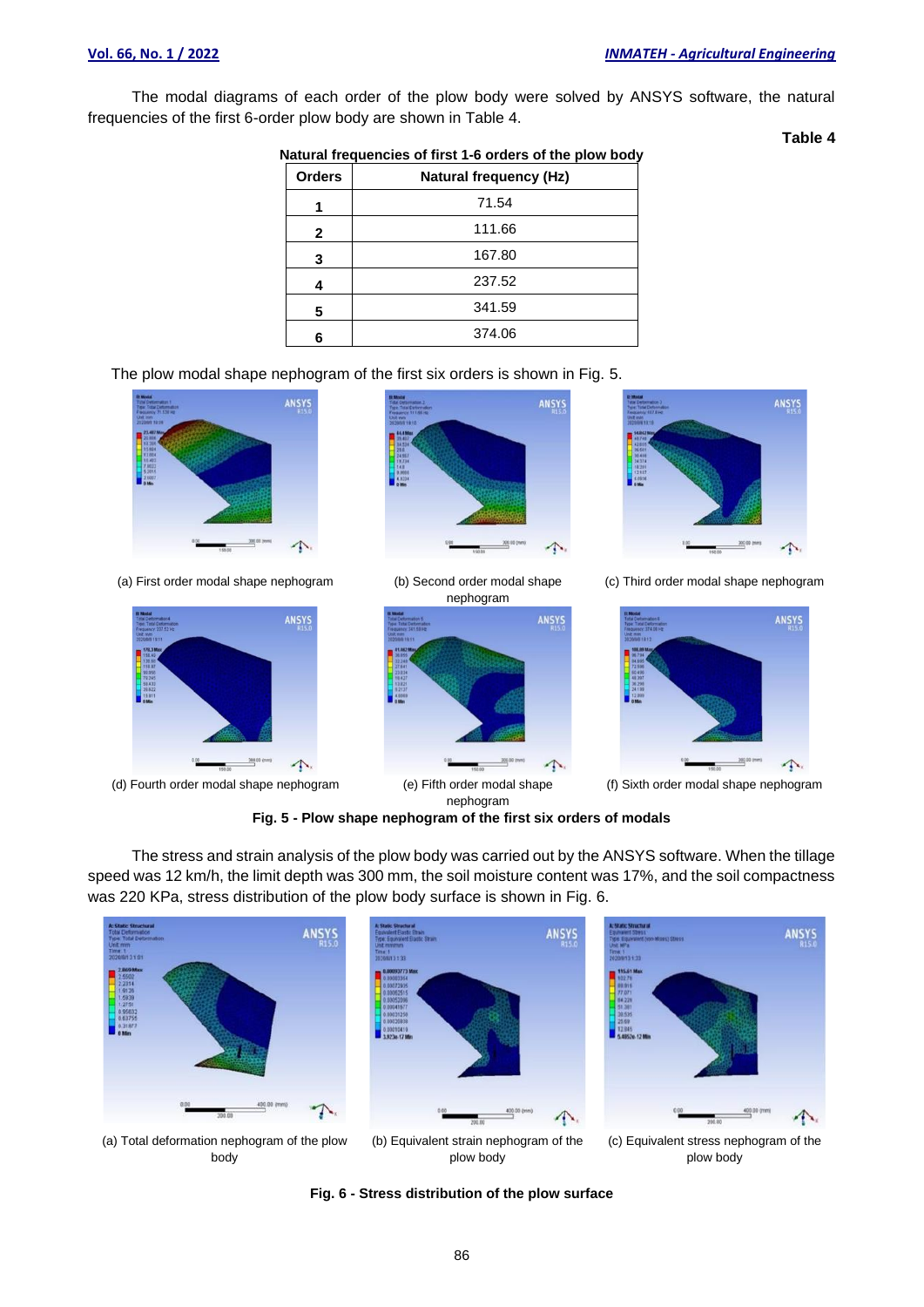According to Fig. 6a, the nephogram for the first order modal shape, the total deformation of the plow body was 2.869 mm, and according to the analysis of the equivalent strain nephogram of the plow body in Fig. 6b, the maximum elastic strain was  $9.38 \times 10^{-4}$ ; according to the equivalent stress nephogram of the plow body in Fig. 6c, the maximum equivalent stress of the plow body was 115.61 MPa.

## **RESULTS AND DISCUSSIONS**

## *SOIL BIN TEST*

In order to verify the results of the ANSYS static simulation test and the working performance of the optimized high-speed reversible plow, the soil bin test was carried out in the soil bin laboratory of Tarim University, Alar, Xinjiang, China. As shown in Fig. 7, the test sample machine was the optimized high-speed reversible plow. As shown in Fig. 8, the power of the test was driven by the soil bin vehicle (*Zhao et al., 2020*), and the soil bin size was 120mx8mx1m (lengthxwidthxheight), the test soil was the sandy loam, which is common in south Xinjiang. The average surface flatness was 23.9 mm, the average plant density was 305 g/m², and average soil compactness was 225 KPa, and average absolute moisture content of soil was 14.6%.

Test instruments include a straightedge (1 m), a tape measure (5 m), RL-AL type electronic level (Qingdao Rulan Electronics Co., Ltd., with accuracy of 0.002°), portable intelligent tension meter, balance, soil compactness meter (Zhejiang TOP Instrument Co., Ltd., TJSD-750Ⅱ type, ±0.5%FS), soil moisture content meter (Zhejiang TOP Instrument Co., Ltd., TZS-2X type, ±0.01%), fuel consumption meter (Hai-land Intelligent Technology Co., Ltd., with comprehensive accuracy ±0.05% ), and electronic second chronograph.

At the beginning of the test, the tillage depth was controlled to be 300 mm by adjusting the depth wheel, the test was carried out based on National standard Moldboard Plough-Test Method (GB/14225.3-93) and Moldboard Plough-Technical Requirements (GB/T14225.2-93) and related reference (*Wei et al., 2020*).



**Fig. 7 - Ground surface condition before the test Fig. 8 - Optimized high-speed reversible plow**

The test results obtained in the soil bin laboratory showed that, the traction on the optimized high-speed reversible plow and common high-speed reversible plow made in China was 2227 N and 2572 N, respectively; and the tillage resistances were 34.2 KPa and 40.3 KPa respectively; the tillage resistance on the optimized high-speed reversible plow was 17.9% lower than that on the common high-speed reversible plow made in China. The tillage quality indexes such as coverage rate, soil crushing rate, oil consumption of the optimized high-speed reversible plow was better than that of the common high-speed reversible plow made in China, thus the optimized plow could meet the national standard in terms of working performance.

| No. | Tillage resistance<br>(kPa) | <b>Traction force</b><br>(N) | Tilling width<br>(mm) | <b>Tilling depth</b><br>(mm) | Soil crushing<br>rate $(\%)$ | Tillage speed<br>(km/h) |
|-----|-----------------------------|------------------------------|-----------------------|------------------------------|------------------------------|-------------------------|
|     | 33.5                        | 2254                         | 314                   | 297                          | 79.1                         | 10.25                   |
|     | 348.                        | 2184                         | 315                   | 298                          | 80.1                         | 10.25                   |
| 3   | 33.6                        | 2279                         | 320                   | 295                          | 79.6                         | 10.26                   |

**Table 5**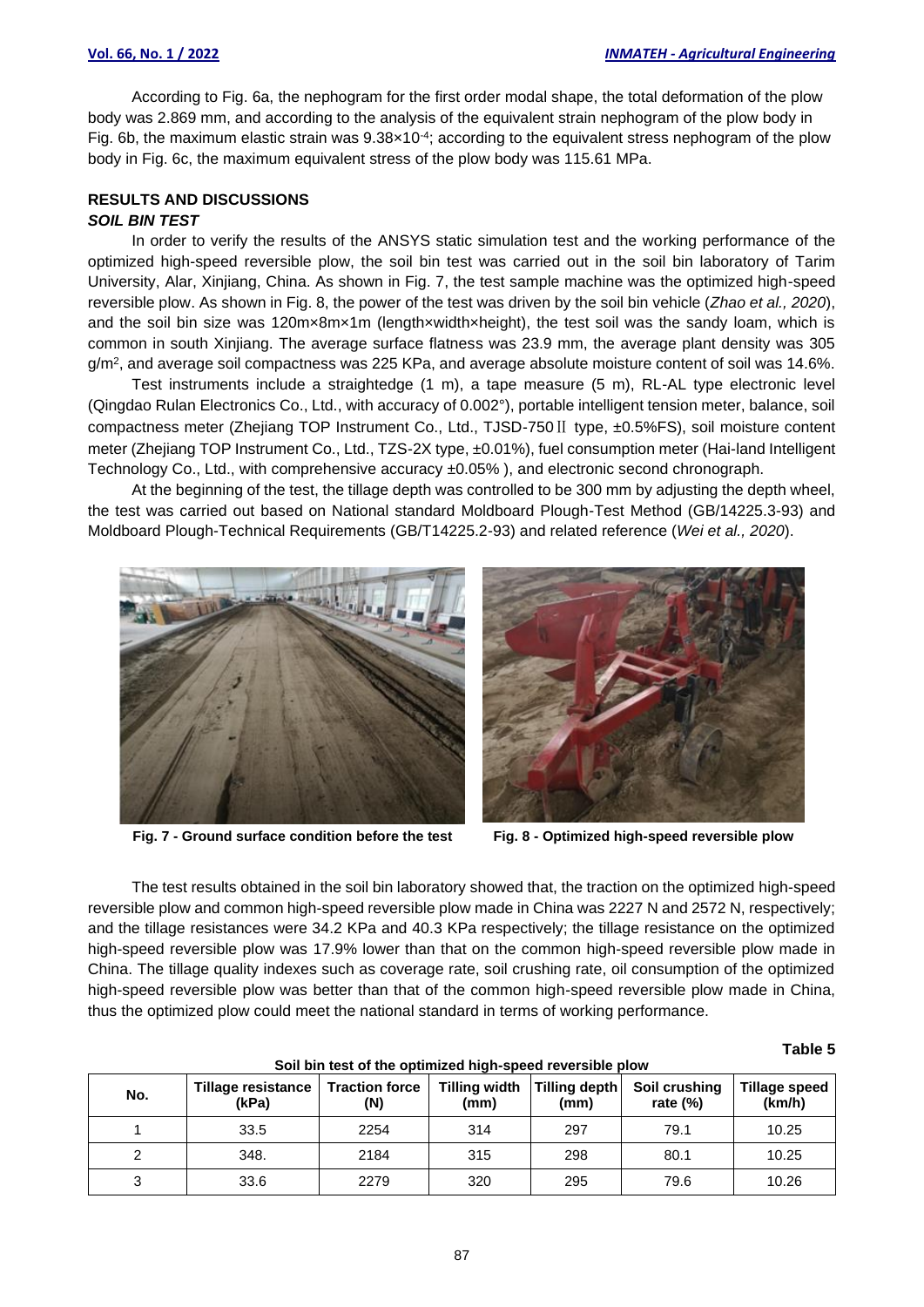#### **Table 5**

*(continuation)*

| Soil bin test of the optimized high-speed reversible plow |  |
|-----------------------------------------------------------|--|
|-----------------------------------------------------------|--|

| 4                    | 35.1 | 2365 | 315 | 294 | 79.4 | 10.25 |
|----------------------|------|------|-----|-----|------|-------|
| 5                    | 34.3 | 2279 | 310 | 296 | 79.3 | 10.24 |
| 6                    | 33.9 | 1985 | 315 | 290 | 79.4 | 10.25 |
| 7                    | 34.5 | 2019 | 316 | 285 | 78.5 | 10.25 |
| 8                    | 35.2 | 2308 | 318 | 301 | 78.9 | 10.24 |
| 9                    | 33.1 | 2281 | 315 | 300 | 79.2 | 10.24 |
| Mean value           | 34.2 | 2227 | 315 | 295 | 79.2 | 10.25 |
| <b>Extreme value</b> | 2.1  | 380  | 10  | 11  | 0.16 | 0.02  |

#### **Table 6**

#### **Soil bin test results of the common high-speed reversible plow made in China**

| No.            | <b>Tillage resistance</b><br>(KPa) | <b>Traction force</b><br>(N) | <b>Tilling width</b><br>(mm) | <b>Tilling depth</b><br>(mm) | Soil crushing<br>rate $(\%)$ | <b>Tillage speed</b><br>(Km/h) |
|----------------|------------------------------------|------------------------------|------------------------------|------------------------------|------------------------------|--------------------------------|
| 4              | 40.1                               | 2497                         | 311                          | 284                          | 75.8                         | 10.25                          |
| 2              | 40.5                               | 2563                         | 305                          | 298                          | 73.4                         | 10.25                          |
| 3              | 39.6                               | 2580                         | 308                          | 286                          | 74.8                         | 10.26                          |
| $\overline{4}$ | 39.8                               | 2631                         | 301                          | 294                          | 74.2                         | 10.25                          |
| 5              | 42.2                               | 2587                         | 302                          | 296                          | 75.4                         | 10.24                          |
| 6              | 40.7                               | 2491                         | 311                          | 292                          | 75.1                         | 10.25                          |
| $\overline{7}$ | 40.5                               | 2581                         | 304                          | 297                          | 74.4                         | 10.25                          |
| 8              | 38.9                               | 2687                         | 304                          | 298                          | 76.3                         | 10.24                          |
| 9              | 40.3                               | 2534                         | 297                          | 292                          | 75.1                         | 10.24                          |
| Mean value     | 40.3                               | 2572                         | 304                          | 293                          | 74.9                         | 10.25                          |
| Extreme value  | 3.3                                | 196                          | 14                           | 14                           | 0.29                         | 0.02                           |

### **CONCLUSIONS**

(1) In this paper, a kind of high-speed reversible plow suitable for tillage in farmlands in South Xinjiang in China was designed. The plow can reduce tillage resistivity through changing the structure of the plow. When the limit depth was 300 mm, tillage speed was 12 km/h, the influence of different factors of the plow body on tillage resistivity was analyzed, and plow height had very significant influence on tillage resistivity. Both dozer angle and cutting angle had significant influence on tillage resistivity.

(2) The established quadratic response surface regression equation for the resistivity showed that, in tillage, when depth limit was 300 mm, tillage speed was 12 km/h, cutting angle was 37°, dozer angle was 84°, plow height was 250 mm, then the plow had the optimal tillage resistivity, which was 2.85 N·cm<sup>-2</sup>. Compared with the results of numerical analysis, the tillage resistivity could reduce resistance by 8.96%~22.7%, showing that the structural parameters could meet the processing requirements.

(3) The finite element static simulation test showed that, when tillage speed was 12 km/h, depth limit was 300 mm, soil moisture content was 17% and soil compactness was 220 KPa, the total deformation of the plow surface was 2.869 mm, and the maximum elastic strain on the plow surface was 9.38×10<sup>-4</sup>, the maximum stress on the plow surface was 115.61 MPa.

(4) Soil bin test showed that, the actual depth of the plow was basically consistent with the depth limit, also, the stability of the tilling depth was kept above 95%, so the working performance could meet the agronomic requirements.

### **ACKNOWLEDGEMENT**

We acknowledge the Fund Project: Key Scientific and Technological Project of Xinjiang Corps (2017AA004), (2017AA004-1), (2017AA004-1-1).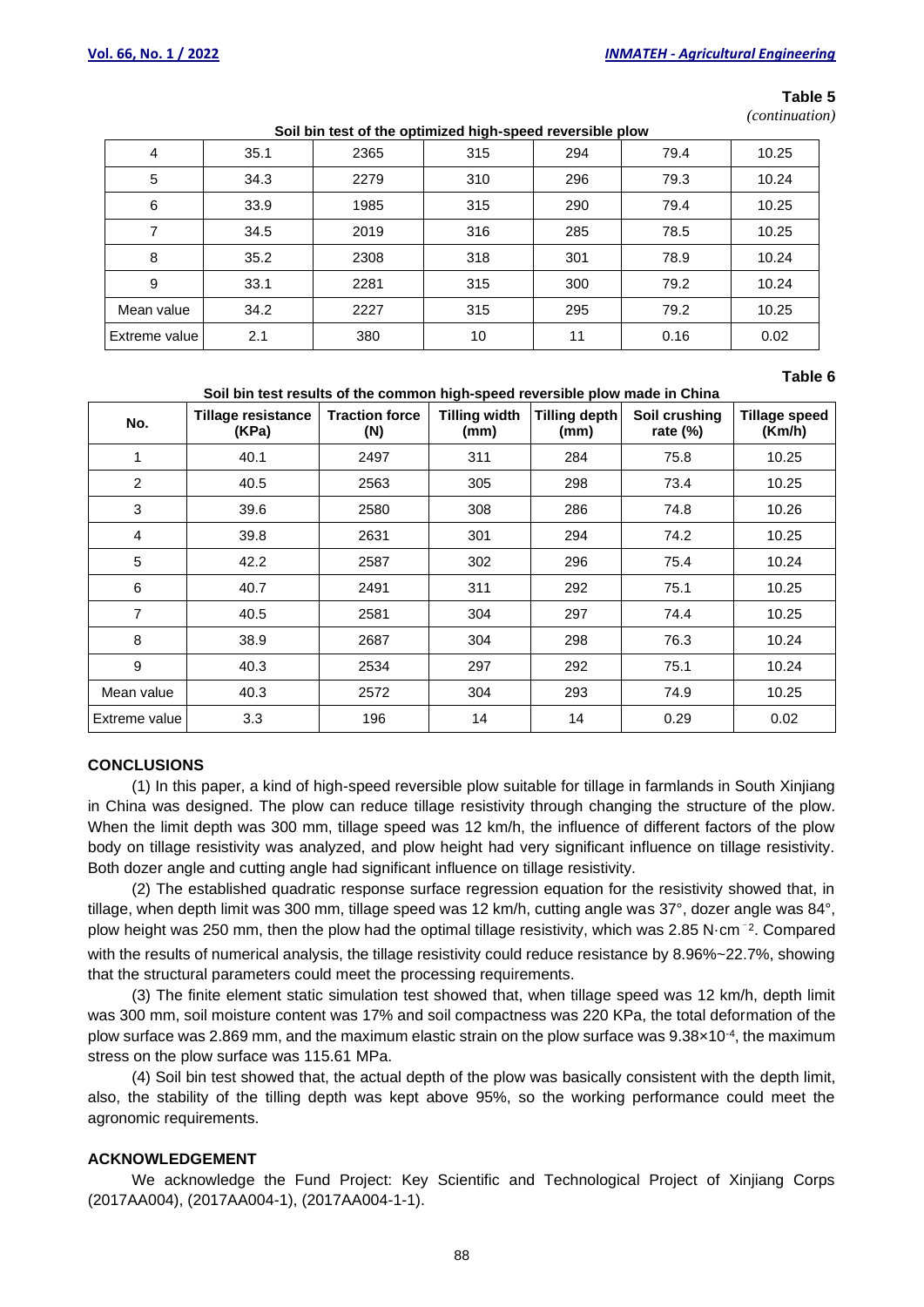### **REFERENCES**

- [1] Chinese Academy of Agricultural Mechanization Sciences. (2007). *Agricultural Machinery Manual (Vol. I)*. Beijing: China Agricultural Machinery Press.
- [2] Ibrahmi, H. Bentaher, M. Hbaieb, et al. (2015). Study the effect of tool geometry and operational conditions on moldboard plough forces and energy requirement: Part 2. Experimental validation with soil bin test. *Computers & Electronics in Agriculture, 117*(C):268-275.
- [3] Gan, L., Sun, D., & Cheng, H. (2008). Design of 1FFSL-5 type shallow-deep flip plow. *Journal of Agricultural Mechanization Research*, (05),136-138. (in Chinese)
- [4] Gao, H., Chen, X., Xue, J., & Gao, Q. (2020). Factor analysis of influencing factors of tractor operating resistance. *Journal of Agricultural Mechanization Research*, *42*(10):17-22. (in Chinese)
- [5] He, J., Chen, X., Zheng, X., & Wen, H. (2016). Design of 1LFT-550 modulated hydraulic turnover strip plough. *Journal of Chinese Agricultural Mechanization, 37*(05), 27-30. (in Chinese).
- [6] He, Y., He, J., & Yang, Z. (2019). Discrete element simulation and parameter optimization of plow surface. *Journal of Agricultural Mechanization Research, 41*(12):189-193+257. (in Chinese)
- [7] Hou, Z. (1981). Some issues in the study of plow surface. *Transactions of the Chinese Society of Agricultural Engineering,* 03, 74-85.
- [8] Hu, C., Shi, G., Liu, Y., Wang, X., & Zheng, X. (2020). Field testing test of Reiken 1LFTT-550 hydraulic turn-over high speed plough. *Journal of Agricultural Mechanization Research, 42*(06):160-165. (in Chinese).
- [9] Lan, F., Cui, Y., Su, Z., et al. (2012). Design and test on shelling and sorting machine of camellia oleifera fruit. *Transactions of the Chinese Society of Agricultural Engineering (Transactions of the CSAE), 28*(15), 33-39. (in Chinese with English abstract)
- [10] Li, Y., & Hu, C. (2005). Test design and data processing. Beijing: Chemical Industrial Press.
- [11] Li, Y., Meng, P., Geng, D., He, K., Meng, F., & Jiang, M. (2016). Intelligent system for adjusting and controlling corn seeding depth. *Transactions of the Chinese Society for Agricultural Machinery, 47*(s1): 62-68. (in Chinese)
- [12] Lin, J., Wang, L., Li, B., et al. (2016). Design and test of 2ZZ-3 type deep scarification-terrace ridgefertilization combine intertill machine. *Transactions of the Chinese Society of Agricultural Engineering (Transactions of the CSAE), 32*(24):9-17. (in Chinese)
- [13] Lin, J., Zhang, T., Chen, B., Han, W., Lv, Q., & Wang, J. (2019). *Transactions of the Chinese Society for Agricultural Machinery, 50*(02):28-39. (in Chinese)
- [14] Liu, M., Li, C., Zhang, Y., Yang, M., Hou, Y., & Gao, L. (2013). Performance Test of Walnut Shelling Using Flexible-belt and Differential Velocity Extrusion. *Transactions of the Chinese Society for Agricultural Machinery, 47*(9):99-107. (in Chinese with English abstract)
- [15] Mahmoodi-Eshkaftaki M, Ebrahimi R, Ghanbarian D, et al. (2017). Geometric characterization of moldboard plough using coupled close photography and surface fitting model. *Soil and Tillage Research*, 170:122-129.
- [16] Mouazen A M, Miklós Neményi, Schwanghart H , et al. (1999). Tillage Tool Design by the Finite Element Method: Part 2. Experimental Validation of the Finite Element Results with Soil Bin Test. *Journal of Agricultural Engineering Research, 72*(1):53-58.
- [17] Song, P., Zhang, J., Li, W., Zhang, X., & Fang, X. (2011). Real-time monitoring system for accuracy of precision seeder. *Transactions of the Chinese Society for Agricultural Machinery, 42*(2), 71-74. (in Chinese)
- [18] Wei, G., Zhang, Q., Liu, L., Xiao, W., Sun, W., & Liao, Q. (2020). Design and Experiment of Plowing and Rotary Tillage Buckle Device for Rapeseed Direct Seeder. *Transactions of the Chinese Society for Agricultural Machinery, 51*(6), 38-46. (in Chinese)
- [19] Yang, M., Yang, L., Li, Q., & Chen, J. (2003). Agricultural mechanization system of rice production of Japan and proposal for China. *Transactions of the Chinese Society of Agricultural Engineering, 19*(5), 77-82 (in Chinese with English abstract).
- [20] Yang, Q., & Yang, W. (2003). Working out optimization model of high-speed moldboard plow surface by using improved genetic algorithm. *Transactions of the Chinese Society of Agricultural Engineering (Transactions of the CSAE),* (01):80-83. (in Chinese).
- [21] Yang, Y., Ye, Y., Xie, J., Cao, X., & Sun, C. (2016). Study on the Tensile Test and Analysis of Winter Mulching. *Journal of Agricultural Mechanization Research, 38*(06): 215-218 (in Chinese with English abstract).